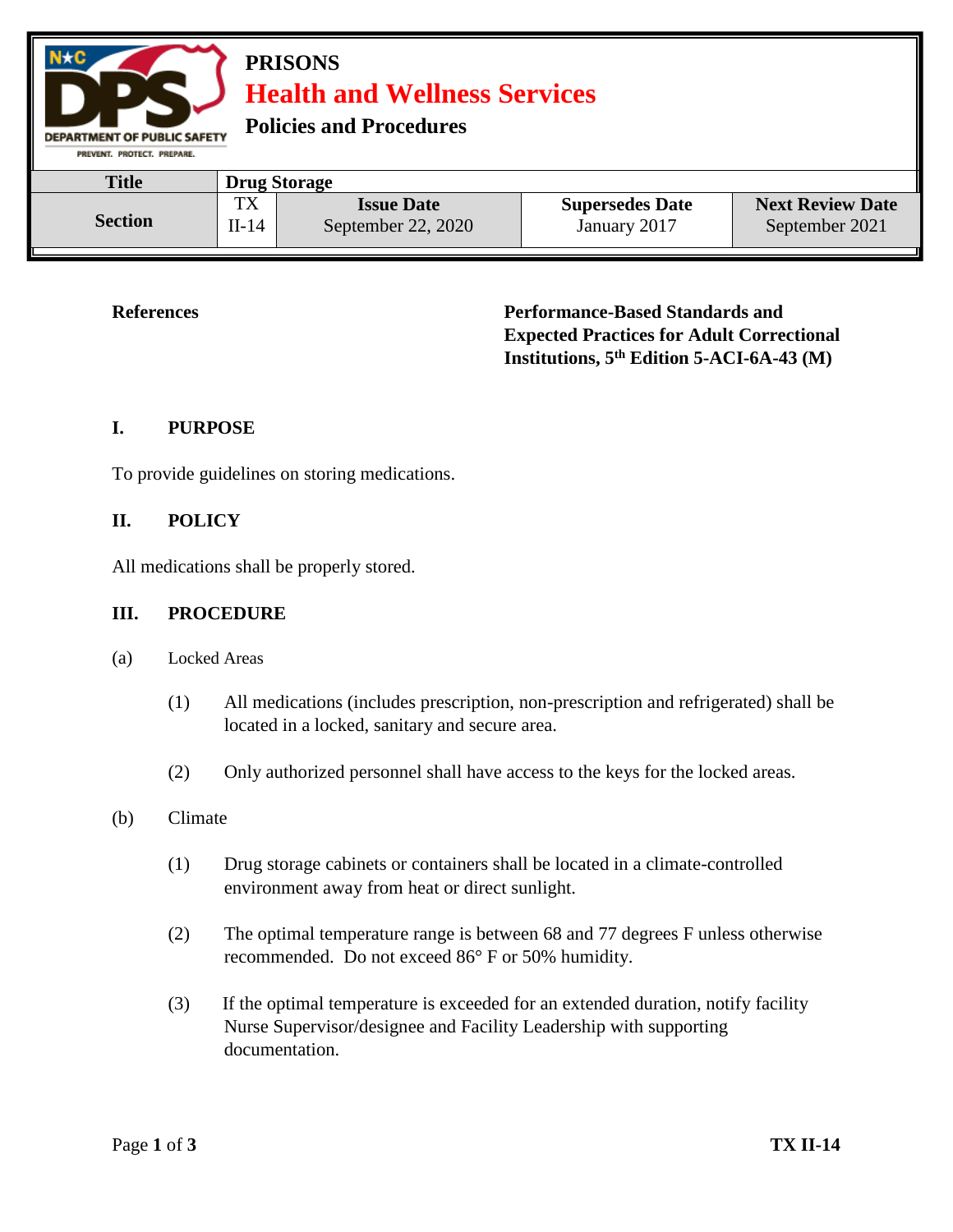

- (c) Refrigeration
	- (1) Any items requiring cool storage shall be kept in a refrigerator designated for medications only.
	- (2) Refrigeration temperatures should be kept between 36 and 46 degrees F.
	- (3) Routine temperature checks (each day of facility clinic operation) thermometer shall be logged on a Refrigerator Temperature/Cleaning Log by assigned nursing staff and be reviewed monthly by the facility nurse manager.
		- (A) Refrigerator Temperature/Cleaning Logs shall be maintained for five (5) years.
	- (4) Refrigerators shall be cleaned weekly and the cleaning shall be documented on the Refrigerator Temperature/Cleaning Log.
- (d) Inventory Reviews
	- (1) Medications shall be checked monthly by nursing staff for removal of discontinued, out-of-date medications and damaged medication packaging.
		- (A) These medications shall be returned to a DPS Pharmacy.
	- (2) Inventory shall be reviewed weekly, and any overstock medications shall be communicated to a DPS Pharmacy via an Rx Overstock Report.
		- (A) Overstocks shall be kept at the facility for future use and not returned to the pharmacy.

Todd E. Ishee Date

\_\_\_\_\_\_\_\_\_\_\_\_\_\_\_\_\_\_\_\_\_\_\_\_\_\_\_\_\_09/22/20

Page **2** of **3 TX II-14**